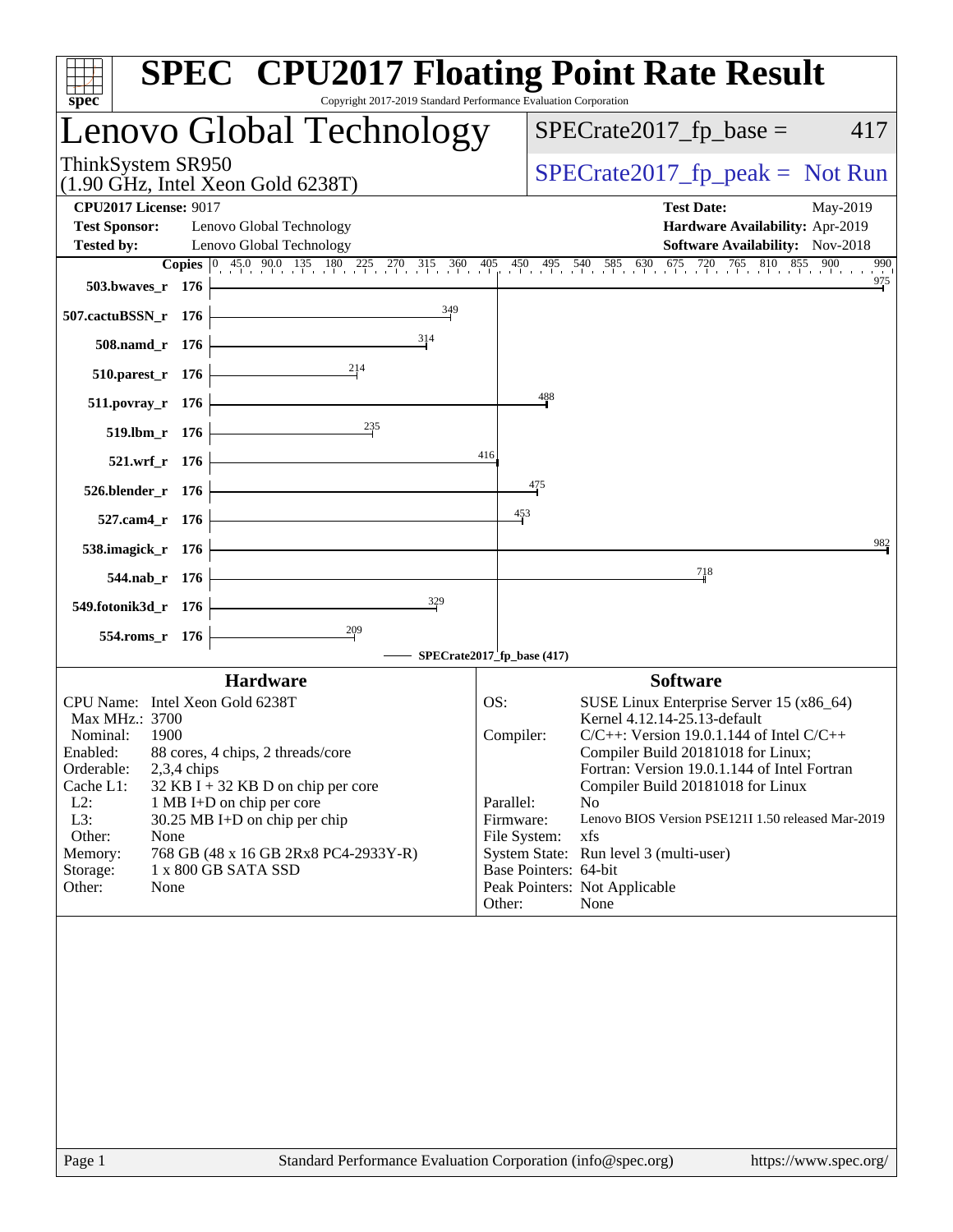

# Lenovo Global Technology

ThinkSystem SR950<br>(1.00 CHz, Intel Year Cald 6228T) [SPECrate2017\\_fp\\_peak =](http://www.spec.org/auto/cpu2017/Docs/result-fields.html#SPECrate2017fppeak) Not Run

 $SPECTate2017<sub>fr</sub> base = 417$ 

(1.90 GHz, Intel Xeon Gold 6238T)

**[Test Sponsor:](http://www.spec.org/auto/cpu2017/Docs/result-fields.html#TestSponsor)** Lenovo Global Technology **[Hardware Availability:](http://www.spec.org/auto/cpu2017/Docs/result-fields.html#HardwareAvailability)** Apr-2019 **[Tested by:](http://www.spec.org/auto/cpu2017/Docs/result-fields.html#Testedby)** Lenovo Global Technology **[Software Availability:](http://www.spec.org/auto/cpu2017/Docs/result-fields.html#SoftwareAvailability)** Nov-2018

**[CPU2017 License:](http://www.spec.org/auto/cpu2017/Docs/result-fields.html#CPU2017License)** 9017 **[Test Date:](http://www.spec.org/auto/cpu2017/Docs/result-fields.html#TestDate)** May-2019

#### **[Results Table](http://www.spec.org/auto/cpu2017/Docs/result-fields.html#ResultsTable)**

|                                 | <b>Base</b>   |                |                |                |       |                | <b>Peak</b> |               |                |              |                |              |                |              |
|---------------------------------|---------------|----------------|----------------|----------------|-------|----------------|-------------|---------------|----------------|--------------|----------------|--------------|----------------|--------------|
| <b>Benchmark</b>                | <b>Copies</b> | <b>Seconds</b> | Ratio          | <b>Seconds</b> | Ratio | <b>Seconds</b> | Ratio       | <b>Copies</b> | <b>Seconds</b> | <b>Ratio</b> | <b>Seconds</b> | <b>Ratio</b> | <b>Seconds</b> | <b>Ratio</b> |
| $503.bwaves_r$                  | 176           | 1811           | 975            | 1810           | 975   | 1809           | 976         |               |                |              |                |              |                |              |
| 507.cactuBSSN r                 | 176           | 639            | 349            | 639            | 349   | 639            | 349         |               |                |              |                |              |                |              |
| $508$ .namd $r$                 | 176           | 532            | 314            | 533            | 314   | 532            | 314         |               |                |              |                |              |                |              |
| 510.parest_r                    | 176           | 2155           | 214            | 2157           | 213   | 2156           | 214         |               |                |              |                |              |                |              |
| 511.povray_r                    | 176           | 842            | 488            | 843            | 487   | 841            | 489         |               |                |              |                |              |                |              |
| 519.lbm r                       | 176           | 788            | 235            | 788            | 235   | 788            | 235         |               |                |              |                |              |                |              |
| $521$ .wrf r                    | 176           | 947            | 416            | 949            | 416   | 942            | 418         |               |                |              |                |              |                |              |
| 526.blender r                   | 176           | 564            | 476            | 566            | 474   | 565            | 475         |               |                |              |                |              |                |              |
| $527$ .cam $4r$                 | 176           | 679            | 453            | 680            | 453   | 679            | 453         |               |                |              |                |              |                |              |
| 538.imagick_r                   | 176           | 446            | 981            | 446            | 982   | 445            | 983         |               |                |              |                |              |                |              |
| $544$ .nab r                    | 176           | 412            | 718            | 413            | 718   | 414            | 715         |               |                |              |                |              |                |              |
| 549.fotonik3d r                 | 176           | 2088           | 329            | 2088           | 329   | 2088           | 329         |               |                |              |                |              |                |              |
| $554$ .roms $_r$                | 176           | 1335           | 209            | 1335           | 209   | 1338           | 209         |               |                |              |                |              |                |              |
| $SPECrate2017$ fp base =<br>417 |               |                |                |                |       |                |             |               |                |              |                |              |                |              |
| $SPECrate2017$ fp peak =        |               |                | <b>Not Run</b> |                |       |                |             |               |                |              |                |              |                |              |

Results appear in the [order in which they were run](http://www.spec.org/auto/cpu2017/Docs/result-fields.html#RunOrder). Bold underlined text [indicates a median measurement](http://www.spec.org/auto/cpu2017/Docs/result-fields.html#Median).

#### **[Submit Notes](http://www.spec.org/auto/cpu2017/Docs/result-fields.html#SubmitNotes)**

 The numactl mechanism was used to bind copies to processors. The config file option 'submit' was used to generate numactl commands to bind each copy to a specific processor. For details, please see the config file.

#### **[Operating System Notes](http://www.spec.org/auto/cpu2017/Docs/result-fields.html#OperatingSystemNotes)**

Stack size set to unlimited using "ulimit -s unlimited"

#### **[General Notes](http://www.spec.org/auto/cpu2017/Docs/result-fields.html#GeneralNotes)**

Environment variables set by runcpu before the start of the run: LD LIBRARY PATH = "/home/cpu2017-1.0.5-ic19.0u1/lib/intel64"

 Binaries compiled on a system with 1x Intel Core i9-7900X CPU + 32GB RAM memory using Redhat Enterprise Linux 7.5 Transparent Huge Pages enabled by default Prior to runcpu invocation Filesystem page cache synced and cleared with: sync; echo 3> /proc/sys/vm/drop\_caches runcpu command invoked through numactl i.e.: numactl --interleave=all runcpu <etc> NA: The test sponsor attests, as of date of publication, that CVE-2017-5754 (Meltdown)

**(Continued on next page)**

| Page 2 | Standard Performance Evaluation Corporation (info@spec.org) | https://www.spec.org/ |
|--------|-------------------------------------------------------------|-----------------------|
|--------|-------------------------------------------------------------|-----------------------|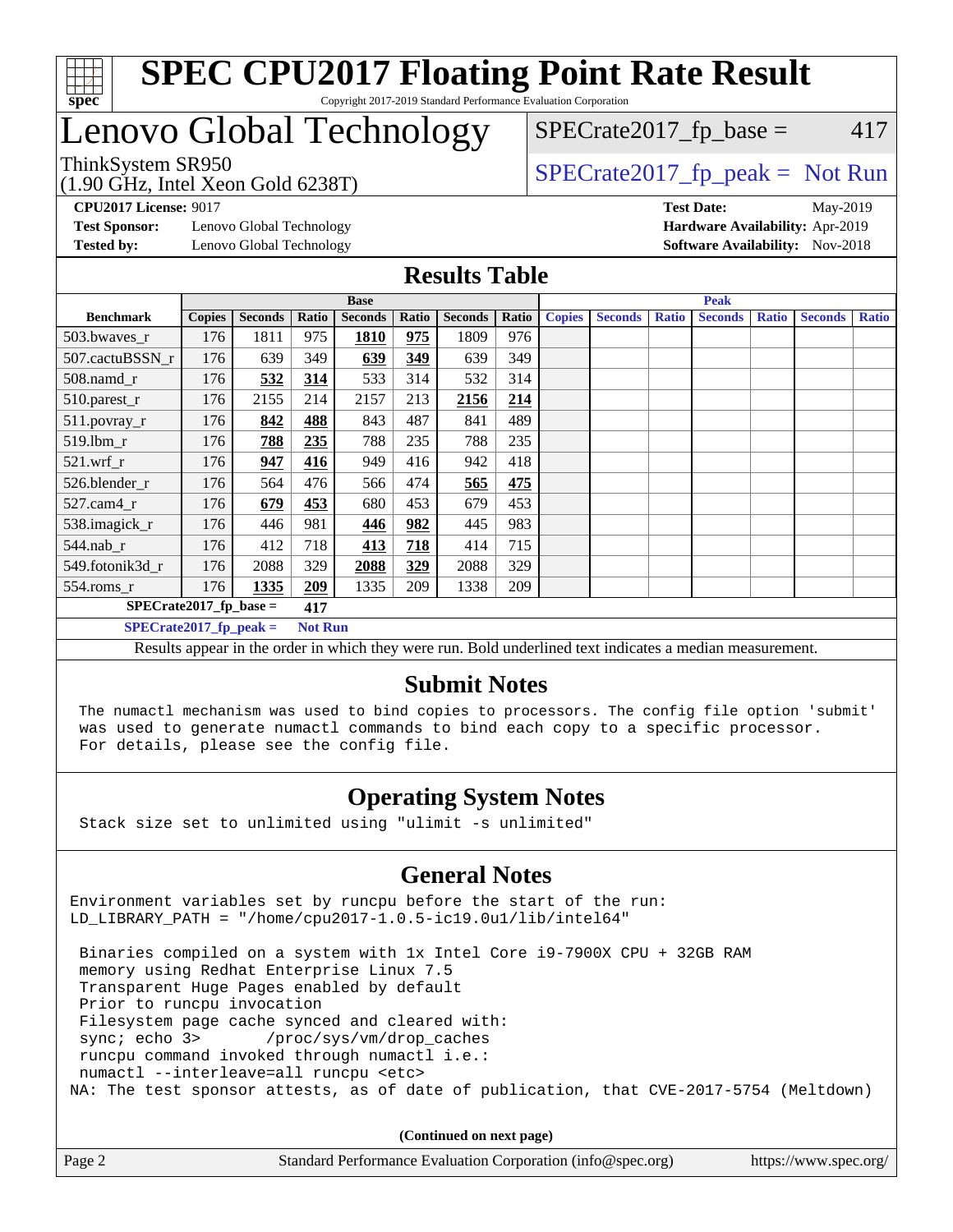

# **[SPEC CPU2017 Floating Point Rate Result](http://www.spec.org/auto/cpu2017/Docs/result-fields.html#SPECCPU2017FloatingPointRateResult)**

Copyright 2017-2019 Standard Performance Evaluation Corporation

Lenovo Global Technology

 $SPECTate2017<sub>fr</sub> base = 417$ 

(1.90 GHz, Intel Xeon Gold 6238T)

ThinkSystem SR950<br>  $(1.00 \text{ GHz. Intel Yes} \text{ }^{3} \text{ }^{3} \text{ }^{2} \text{ }^{3} \text{ }^{3} \text{ }^{3} \text{ }^{3} \text{ }^{3} \text{ }^{3} \text{ }^{3} \text{ }^{3} \text{ }^{3} \text{ }^{3} \text{ }^{3} \text{ }^{3} \text{ }^{3} \text{ }^{3} \text{ }^{3} \text{ }^{3} \text{ }^{3} \text{ }^{3} \text{ }^{3} \text{ }^{3} \text{ }^{3} \text{ }^{3} \text{ }^{3} \text{ }^{3$ 

**[Test Sponsor:](http://www.spec.org/auto/cpu2017/Docs/result-fields.html#TestSponsor)** Lenovo Global Technology **[Hardware Availability:](http://www.spec.org/auto/cpu2017/Docs/result-fields.html#HardwareAvailability)** Apr-2019 **[Tested by:](http://www.spec.org/auto/cpu2017/Docs/result-fields.html#Testedby)** Lenovo Global Technology **[Software Availability:](http://www.spec.org/auto/cpu2017/Docs/result-fields.html#SoftwareAvailability)** Nov-2018

**[CPU2017 License:](http://www.spec.org/auto/cpu2017/Docs/result-fields.html#CPU2017License)** 9017 **[Test Date:](http://www.spec.org/auto/cpu2017/Docs/result-fields.html#TestDate)** May-2019

#### **[General Notes \(Continued\)](http://www.spec.org/auto/cpu2017/Docs/result-fields.html#GeneralNotes)**

is mitigated in the system as tested and documented. Yes: The test sponsor attests, as of date of publication, that CVE-2017-5753 (Spectre variant 1) is mitigated in the system as tested and documented. Yes: The test sponsor attests, as of date of publication, that CVE-2017-5715 (Spectre variant 2) is mitigated in the system as tested and documented. Yes: The test sponsor attests, as of date of publication, that CVE-2018-3640 (Spectre variant 3a) is mitigated in the system as tested and documented. Yes: The test sponsor attests, as of date of publication, that CVE-2018-3639 (Spectre variant 4) is mitigated in the system as tested and documented.

#### **[Platform Notes](http://www.spec.org/auto/cpu2017/Docs/result-fields.html#PlatformNotes)**

BIOS configuration: Choose Operating Mode set to Maximum Performance Choose Operating Mode set to Custom Mode Intel Virtualization Technology set to Disable Hardware Perfetcher set to Disable MONITOR/MWAIT set to Enable SNC set to Enable Sysinfo program /home/cpu2017-1.0.5-ic19.0u1/bin/sysinfo Rev: r5974 of 2018-05-19 9bcde8f2999c33d61f64985e45859ea9 running on linux-jdx4 Fri May 31 15:30:57 2019 SUT (System Under Test) info as seen by some common utilities. For more information on this section, see <https://www.spec.org/cpu2017/Docs/config.html#sysinfo> From /proc/cpuinfo model name : Intel(R) Xeon(R) Gold 6238T CPU @ 1.90GHz 4 "physical id"s (chips) 176 "processors" cores, siblings (Caution: counting these is hw and system dependent. The following excerpts from /proc/cpuinfo might not be reliable. Use with caution.) cpu cores : 22 siblings : 44 physical 0: cores 0 1 2 3 4 5 8 9 10 11 12 16 17 18 19 20 21 24 25 26 27 28 physical 1: cores 0 1 2 3 4 5 8 9 10 11 12 16 17 18 19 20 21 24 25 26 27 28 physical 2: cores 0 1 2 3 4 5 8 9 10 11 12 16 17 18 19 20 21 24 25 26 27 28 physical 3: cores 0 1 2 3 4 5 8 9 10 11 12 16 17 18 19 20 21 24 25 26 27 28 From lscpu: Architecture: x86\_64 CPU op-mode(s): 32-bit, 64-bit Byte Order: Little Endian CPU(s): 176 On-line CPU(s) list: 0-175 **(Continued on next page)**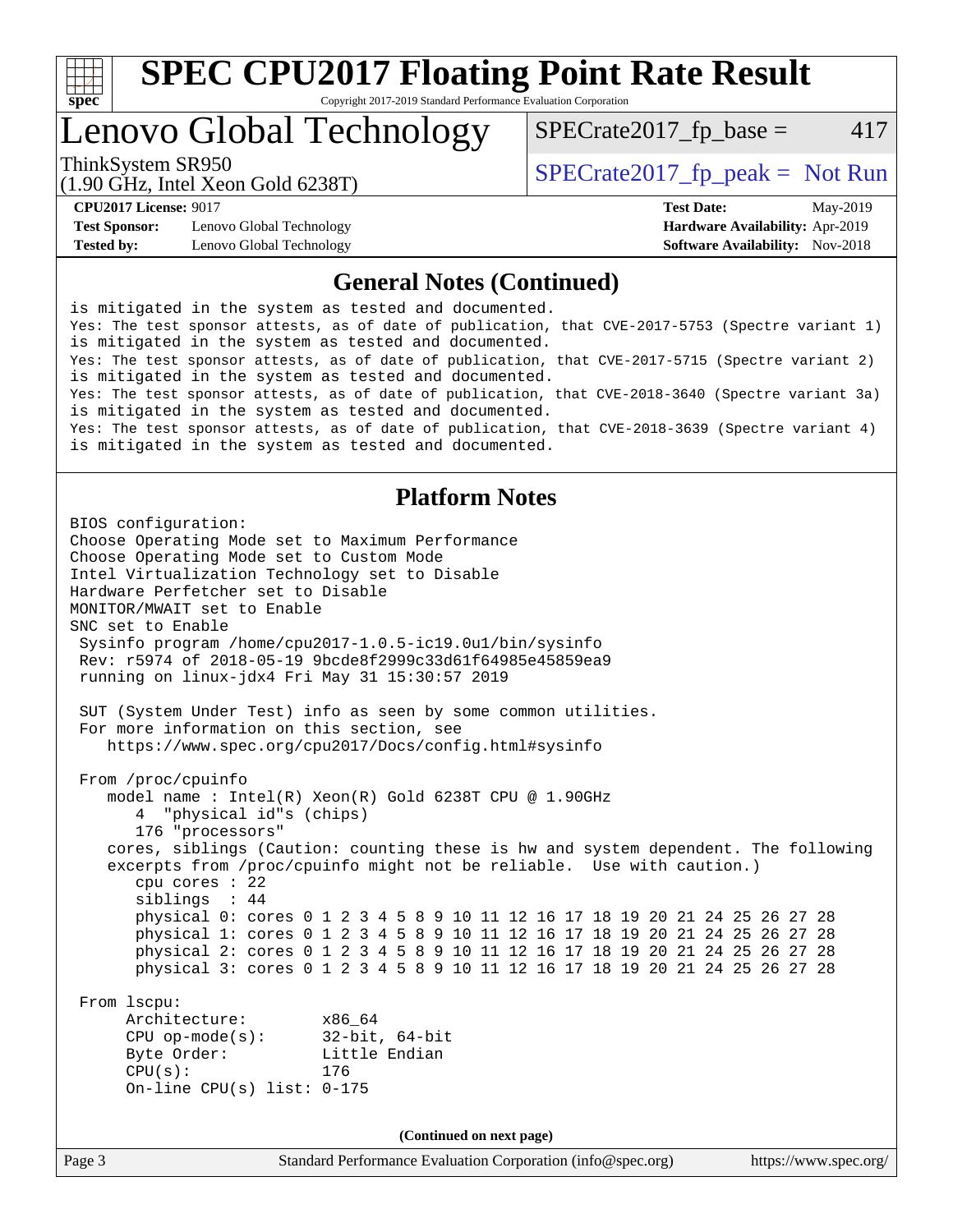

# **[SPEC CPU2017 Floating Point Rate Result](http://www.spec.org/auto/cpu2017/Docs/result-fields.html#SPECCPU2017FloatingPointRateResult)**

Copyright 2017-2019 Standard Performance Evaluation Corporation

Lenovo Global Technology

 $SPECrate2017_fp\_base = 417$ 

(1.90 GHz, Intel Xeon Gold 6238T)

ThinkSystem SR950<br>(1.90 GHz, Intel Xeon Gold 6238T) [SPECrate2017\\_fp\\_peak =](http://www.spec.org/auto/cpu2017/Docs/result-fields.html#SPECrate2017fppeak) Not Run

**[Test Sponsor:](http://www.spec.org/auto/cpu2017/Docs/result-fields.html#TestSponsor)** Lenovo Global Technology **[Hardware Availability:](http://www.spec.org/auto/cpu2017/Docs/result-fields.html#HardwareAvailability)** Apr-2019 **[Tested by:](http://www.spec.org/auto/cpu2017/Docs/result-fields.html#Testedby)** Lenovo Global Technology **[Software Availability:](http://www.spec.org/auto/cpu2017/Docs/result-fields.html#SoftwareAvailability)** Nov-2018

**[CPU2017 License:](http://www.spec.org/auto/cpu2017/Docs/result-fields.html#CPU2017License)** 9017 **[Test Date:](http://www.spec.org/auto/cpu2017/Docs/result-fields.html#TestDate)** May-2019

#### **[Platform Notes \(Continued\)](http://www.spec.org/auto/cpu2017/Docs/result-fields.html#PlatformNotes)**

| Thread(s) per core:      | 2                                                                                                                                                             |
|--------------------------|---------------------------------------------------------------------------------------------------------------------------------------------------------------|
| Core(s) per socket:      | 22                                                                                                                                                            |
| Socket(s):               | 4                                                                                                                                                             |
| NUMA $node(s):$          | 8                                                                                                                                                             |
| Vendor ID:               | GenuineIntel                                                                                                                                                  |
| CPU family:              | 6                                                                                                                                                             |
| Model:                   | 85                                                                                                                                                            |
| Model name:              | $Intel(R) Xeon(R) Gold 6238T CPU @ 1.90GHz$                                                                                                                   |
| Stepping:                | 6                                                                                                                                                             |
| CPU MHz:                 | 1900.000                                                                                                                                                      |
| $CPU$ max $MHz$ :        | 3700.0000                                                                                                                                                     |
| CPU min MHz:             | 800.0000                                                                                                                                                      |
| BogoMIPS:                | 3800.00                                                                                                                                                       |
| Virtualization:          | $VT - x$                                                                                                                                                      |
| L1d cache:               | 32K                                                                                                                                                           |
| Lli cache:               | 32K                                                                                                                                                           |
| $L2$ cache:              | 1024K                                                                                                                                                         |
| L3 cache:                | 30976K                                                                                                                                                        |
| NUMA node0 CPU(s):       | $0-2, 6-8, 11-13, 17, 18, 88-90, 94-96, 99-101, 105, 106$                                                                                                     |
| NUMA nodel CPU(s):       | 3-5, 9, 10, 14-16, 19-21, 91-93, 97, 98, 102-104, 107-109                                                                                                     |
| NUMA $node2$ $CPU(s):$   | 22-24, 28-30, 33-35, 39, 40, 110-112, 116-118, 121-123, 127, 128                                                                                              |
| NUMA node3 CPU(s):       | 25-27, 31, 32, 36-38, 41-43, 113-115, 119, 120, 124-126, 129-131                                                                                              |
| NUMA $node4$ $CPU(s):$   | 44-46, 50-52, 55-57, 61, 62, 132-134, 138-140, 143-145, 149, 150                                                                                              |
| NUMA node5 CPU(s):       | 47-49, 53, 54, 58-60, 63-65, 135-137, 141, 142, 146-148, 151-153                                                                                              |
| NUMA node6 CPU(s):       | 66-68, 72-74, 77-79, 83, 84, 154-156, 160-162, 165-167, 171, 172                                                                                              |
| NUMA node7 CPU(s):       | 69-71, 75, 76, 80-82, 85-87, 157-159, 163, 164, 168-170, 173-175                                                                                              |
| Flaqs:                   | fpu vme de pse tsc msr pae mce cx8 apic sep mtrr pge mca cmov                                                                                                 |
|                          | pat pse36 clflush dts acpi mmx fxsr sse sse2 ss ht tm pbe syscall nx pdpelgb rdtscp                                                                           |
|                          | lm constant_tsc art arch_perfmon pebs bts rep_good nopl xtopology nonstop_tsc cpuid                                                                           |
|                          | aperfmperf pni pclmulqdq dtes64 monitor ds_cpl vmx smx est tm2 ssse3 sdbg fma cx16                                                                            |
|                          | xtpr pdcm pcid dca sse4_1 sse4_2 x2apic movbe popcnt tsc_deadline_timer aes xsave                                                                             |
|                          | avx f16c rdrand lahf_lm abm 3dnowprefetch cpuid_fault epb cat_13 cdp_13                                                                                       |
|                          | invpcid_single ssbd mba ibrs ibpb stibp tpr_shadow vnmi flexpriority ept vpid                                                                                 |
|                          | fsgsbase tsc_adjust bmil hle avx2 smep bmi2 erms invpcid rtm cqm mpx rdt_a avx512f                                                                            |
|                          | avx512dq rdseed adx smap clflushopt clwb intel_pt avx512cd avx512bw avx512vl                                                                                  |
|                          | xsaveopt xsavec xgetbvl xsaves cqm_llc cqm_occup_llc cqm_mbm_total cqm_mbm_local<br>dtherm ida arat pln pts pku ospke avx512_vnni flush_lld arch_capabilities |
|                          |                                                                                                                                                               |
| /proc/cpuinfo cache data |                                                                                                                                                               |
| cache size $: 30976$ KB  |                                                                                                                                                               |
|                          |                                                                                                                                                               |
|                          | From numactl --hardware WARNING: a numactl 'node' might or might not correspond to a                                                                          |
| physical chip.           |                                                                                                                                                               |
| available: 8 nodes (0-7) |                                                                                                                                                               |
|                          | node 0 cpus: 0 1 2 6 7 8 11 12 13 17 18 88 89 90 94 95 96 99 100 101 105 106                                                                                  |
| node 0 size: 96346 MB    |                                                                                                                                                               |
| node 0 free: 95926 MB    |                                                                                                                                                               |
|                          |                                                                                                                                                               |
|                          | (Continued on next page)                                                                                                                                      |
|                          |                                                                                                                                                               |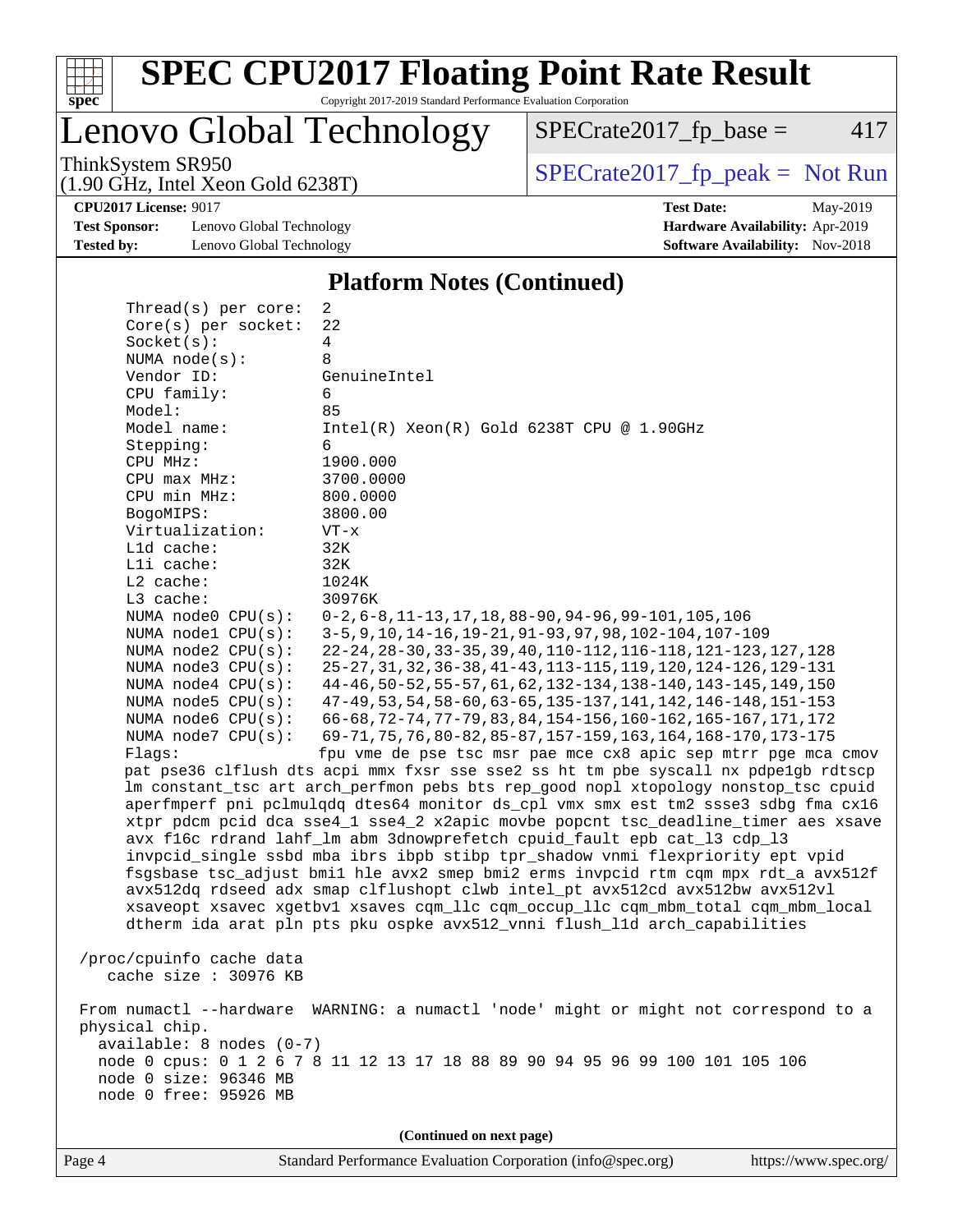

### Lenovo Global Technology

 $SPECTate2017<sub>fr</sub> base = 417$ 

(1.90 GHz, Intel Xeon Gold 6238T)

ThinkSystem SR950<br>(1.00 CHz, Intel Year Gald 6228T) [SPECrate2017\\_fp\\_peak =](http://www.spec.org/auto/cpu2017/Docs/result-fields.html#SPECrate2017fppeak) Not Run

**[CPU2017 License:](http://www.spec.org/auto/cpu2017/Docs/result-fields.html#CPU2017License)** 9017 **[Test Date:](http://www.spec.org/auto/cpu2017/Docs/result-fields.html#TestDate)** May-2019

**[Test Sponsor:](http://www.spec.org/auto/cpu2017/Docs/result-fields.html#TestSponsor)** Lenovo Global Technology **[Hardware Availability:](http://www.spec.org/auto/cpu2017/Docs/result-fields.html#HardwareAvailability)** Apr-2019 **[Tested by:](http://www.spec.org/auto/cpu2017/Docs/result-fields.html#Testedby)** Lenovo Global Technology **[Software Availability:](http://www.spec.org/auto/cpu2017/Docs/result-fields.html#SoftwareAvailability)** Nov-2018

### **[Platform Notes \(Continued\)](http://www.spec.org/auto/cpu2017/Docs/result-fields.html#PlatformNotes)**

Page 5 Standard Performance Evaluation Corporation [\(info@spec.org\)](mailto:info@spec.org) <https://www.spec.org/>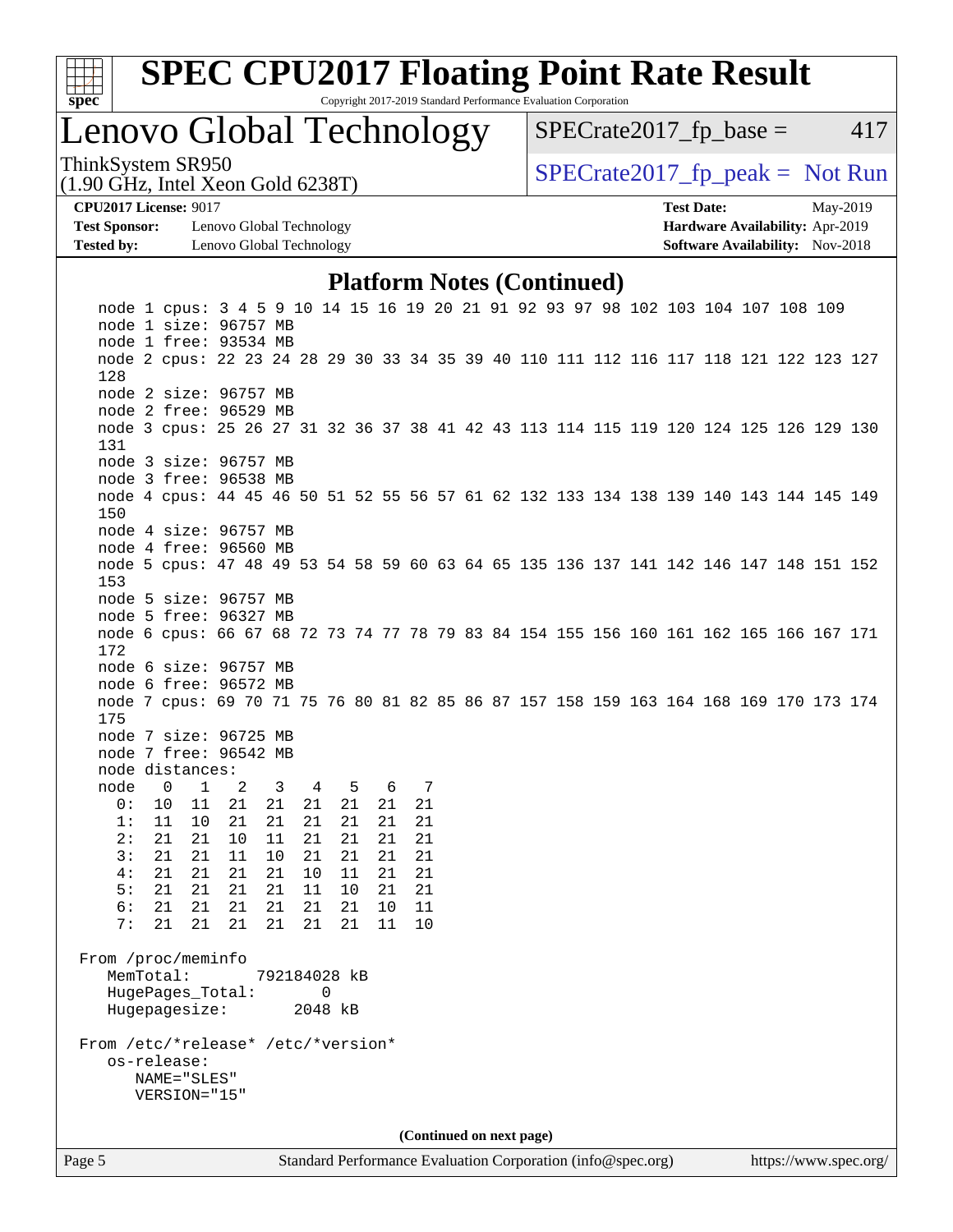

Lenovo Global Technology

 $SPECTate2017<sub>fr</sub> base = 417$ 

(1.90 GHz, Intel Xeon Gold 6238T)

ThinkSystem SR950<br>(1.00 CHz, Intel Year Gald 6228T) [SPECrate2017\\_fp\\_peak =](http://www.spec.org/auto/cpu2017/Docs/result-fields.html#SPECrate2017fppeak) Not Run

**[Test Sponsor:](http://www.spec.org/auto/cpu2017/Docs/result-fields.html#TestSponsor)** Lenovo Global Technology **[Hardware Availability:](http://www.spec.org/auto/cpu2017/Docs/result-fields.html#HardwareAvailability)** Apr-2019 **[Tested by:](http://www.spec.org/auto/cpu2017/Docs/result-fields.html#Testedby)** Lenovo Global Technology **[Software Availability:](http://www.spec.org/auto/cpu2017/Docs/result-fields.html#SoftwareAvailability)** Nov-2018

**[CPU2017 License:](http://www.spec.org/auto/cpu2017/Docs/result-fields.html#CPU2017License)** 9017 **[Test Date:](http://www.spec.org/auto/cpu2017/Docs/result-fields.html#TestDate)** May-2019

#### **[Platform Notes \(Continued\)](http://www.spec.org/auto/cpu2017/Docs/result-fields.html#PlatformNotes)**

 VERSION\_ID="15" PRETTY\_NAME="SUSE Linux Enterprise Server 15" ID="sles" ID\_LIKE="suse" ANSI\_COLOR="0;32" CPE\_NAME="cpe:/o:suse:sles:15" uname -a: Linux linux-jdx4 4.12.14-25.13-default #1 SMP Tue Aug 14 15:07:35 UTC 2018 (947aa51) x86\_64 x86\_64 x86\_64 GNU/Linux Kernel self-reported vulnerability status: CVE-2017-5754 (Meltdown): Not affected CVE-2017-5753 (Spectre variant 1): Mitigation: \_\_user pointer sanitization CVE-2017-5715 (Spectre variant 2): Mitigation: Indirect Branch Restricted Speculation, IBPB, IBRS\_FW run-level 3 May 31 15:30 SPEC is set to: /home/cpu2017-1.0.5-ic19.0u1 Filesystem Type Size Used Avail Use% Mounted on /dev/sda2 xfs 744G 22G 723G 3% / Additional information from dmidecode follows. WARNING: Use caution when you interpret this section. The 'dmidecode' program reads system data which is "intended to allow hardware to be accurately determined", but the intent may not be met, as there are frequent changes to hardware, firmware, and the "DMTF SMBIOS" standard. BIOS Lenovo -[PSE121I-1.50]- 03/01/2019 Memory: 48x NO DIMM NO DIMM 48x Samsung M393A2K43CB2-CVF 16 GB 2 rank 2933 (End of data from sysinfo program)

#### **[Compiler Version Notes](http://www.spec.org/auto/cpu2017/Docs/result-fields.html#CompilerVersionNotes)**

|        | $CC$ 519.1bm_r(base) 538.imagick_r(base) 544.nab_r(base)                                                      |  |
|--------|---------------------------------------------------------------------------------------------------------------|--|
|        | Intel(R) C Intel(R) 64 Compiler for applications running on Intel(R) 64,<br>Version 19.0.1.144 Build 20181018 |  |
|        | Copyright (C) 1985-2018 Intel Corporation. All rights reserved.                                               |  |
|        |                                                                                                               |  |
|        | (Continued on next page)                                                                                      |  |
| Page 6 | Standard Performance Evaluation Corporation (info@spec.org)<br>https://www.spec.org/                          |  |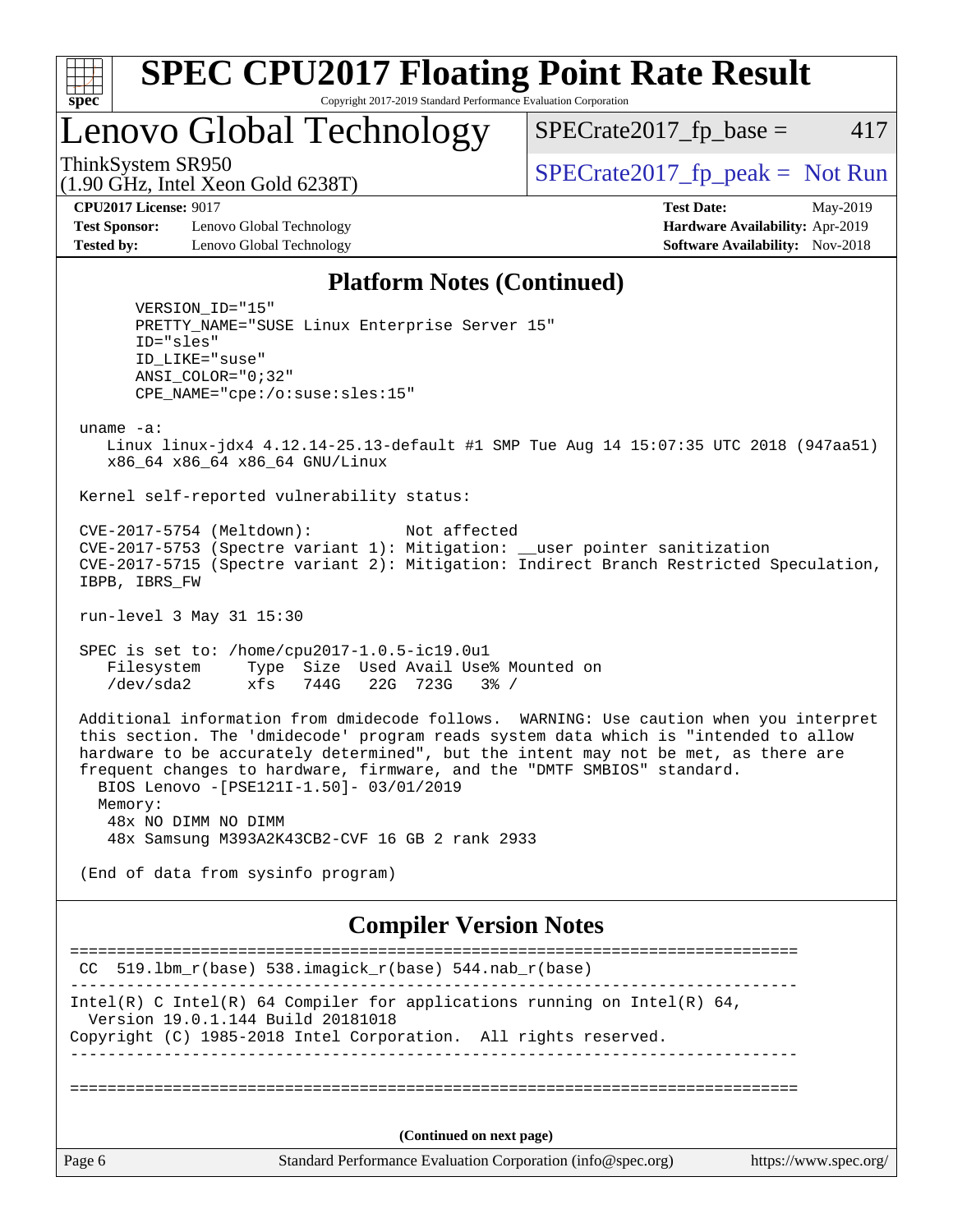| $S^1$<br>Эe<br>Ċ, |  |  |  |  |  |
|-------------------|--|--|--|--|--|

# **[SPEC CPU2017 Floating Point Rate Result](http://www.spec.org/auto/cpu2017/Docs/result-fields.html#SPECCPU2017FloatingPointRateResult)**

Copyright 2017-2019 Standard Performance Evaluation Corporation

# Lenovo Global Technology

ThinkSystem SR950<br>(1.90 GHz, Intel Xeon Gold 6238T) [SPECrate2017\\_fp\\_peak =](http://www.spec.org/auto/cpu2017/Docs/result-fields.html#SPECrate2017fppeak) Not Run

 $SPECTate2017_fp\_base = 417$ 

(1.90 GHz, Intel Xeon Gold 6238T)

**[CPU2017 License:](http://www.spec.org/auto/cpu2017/Docs/result-fields.html#CPU2017License)** 9017 **[Test Date:](http://www.spec.org/auto/cpu2017/Docs/result-fields.html#TestDate)** May-2019 **[Test Sponsor:](http://www.spec.org/auto/cpu2017/Docs/result-fields.html#TestSponsor)** Lenovo Global Technology **[Hardware Availability:](http://www.spec.org/auto/cpu2017/Docs/result-fields.html#HardwareAvailability)** Apr-2019 **[Tested by:](http://www.spec.org/auto/cpu2017/Docs/result-fields.html#Testedby)** Lenovo Global Technology **[Software Availability:](http://www.spec.org/auto/cpu2017/Docs/result-fields.html#SoftwareAvailability)** Nov-2018

#### [Compiler Version Notes \(Continued\)](http://www.spec.org/auto/cpu2017/Docs/result-fields.html#CompilerVersionNotes)

| Complier version votes (Communed)<br>CXXC 508.namd_r(base) 510.parest_r(base)                                                                                                                                                                                                                                                                                                                                                                                                                                                                                        |                       |
|----------------------------------------------------------------------------------------------------------------------------------------------------------------------------------------------------------------------------------------------------------------------------------------------------------------------------------------------------------------------------------------------------------------------------------------------------------------------------------------------------------------------------------------------------------------------|-----------------------|
| Intel(R) $C++$ Intel(R) 64 Compiler for applications running on Intel(R) 64,<br>Version 19.0.1.144 Build 20181018<br>Copyright (C) 1985-2018 Intel Corporation. All rights reserved.                                                                                                                                                                                                                                                                                                                                                                                 |                       |
|                                                                                                                                                                                                                                                                                                                                                                                                                                                                                                                                                                      |                       |
| $CC$ 511.povray_r(base) 526.blender_r(base)                                                                                                                                                                                                                                                                                                                                                                                                                                                                                                                          |                       |
| Intel(R) $C++$ Intel(R) 64 Compiler for applications running on Intel(R) 64,<br>Version 19.0.1.144 Build 20181018<br>Copyright (C) 1985-2018 Intel Corporation. All rights reserved.<br>Intel(R) C Intel(R) 64 Compiler for applications running on Intel(R) 64,<br>Version 19.0.1.144 Build 20181018<br>Copyright (C) 1985-2018 Intel Corporation. All rights reserved.                                                                                                                                                                                             |                       |
|                                                                                                                                                                                                                                                                                                                                                                                                                                                                                                                                                                      |                       |
| FC 507.cactuBSSN_r(base)                                                                                                                                                                                                                                                                                                                                                                                                                                                                                                                                             |                       |
| Intel(R) $C++$ Intel(R) 64 Compiler for applications running on Intel(R) 64,<br>Version 19.0.1.144 Build 20181018<br>Copyright (C) 1985-2018 Intel Corporation. All rights reserved.<br>Intel(R) C Intel(R) 64 Compiler for applications running on Intel(R) 64,<br>Version 19.0.1.144 Build 20181018<br>Copyright (C) 1985-2018 Intel Corporation. All rights reserved.<br>$Intel(R)$ Fortran Intel(R) 64 Compiler for applications running on Intel(R)<br>64, Version 19.0.1.144 Build 20181018<br>Copyright (C) 1985-2018 Intel Corporation. All rights reserved. |                       |
| FC 503.bwaves_r(base) 549.fotonik3d_r(base) 554.roms_r(base)                                                                                                                                                                                                                                                                                                                                                                                                                                                                                                         |                       |
| $Intel(R)$ Fortran Intel(R) 64 Compiler for applications running on Intel(R)<br>64, Version 19.0.1.144 Build 20181018<br>Copyright (C) 1985-2018 Intel Corporation. All rights reserved.                                                                                                                                                                                                                                                                                                                                                                             |                       |
| $CC$ 521.wrf_r(base) 527.cam4_r(base)                                                                                                                                                                                                                                                                                                                                                                                                                                                                                                                                |                       |
| $Intel(R)$ Fortran Intel(R) 64 Compiler for applications running on Intel(R)<br>64, Version 19.0.1.144 Build 20181018<br>Copyright (C) 1985-2018 Intel Corporation. All rights reserved.<br>Intel(R) C Intel(R) 64 Compiler for applications running on Intel(R) 64,                                                                                                                                                                                                                                                                                                 |                       |
| (Continued on next page)                                                                                                                                                                                                                                                                                                                                                                                                                                                                                                                                             |                       |
| Standard Performance Evaluation Corporation (info@spec.org)<br>Page 7                                                                                                                                                                                                                                                                                                                                                                                                                                                                                                | https://www.spec.org/ |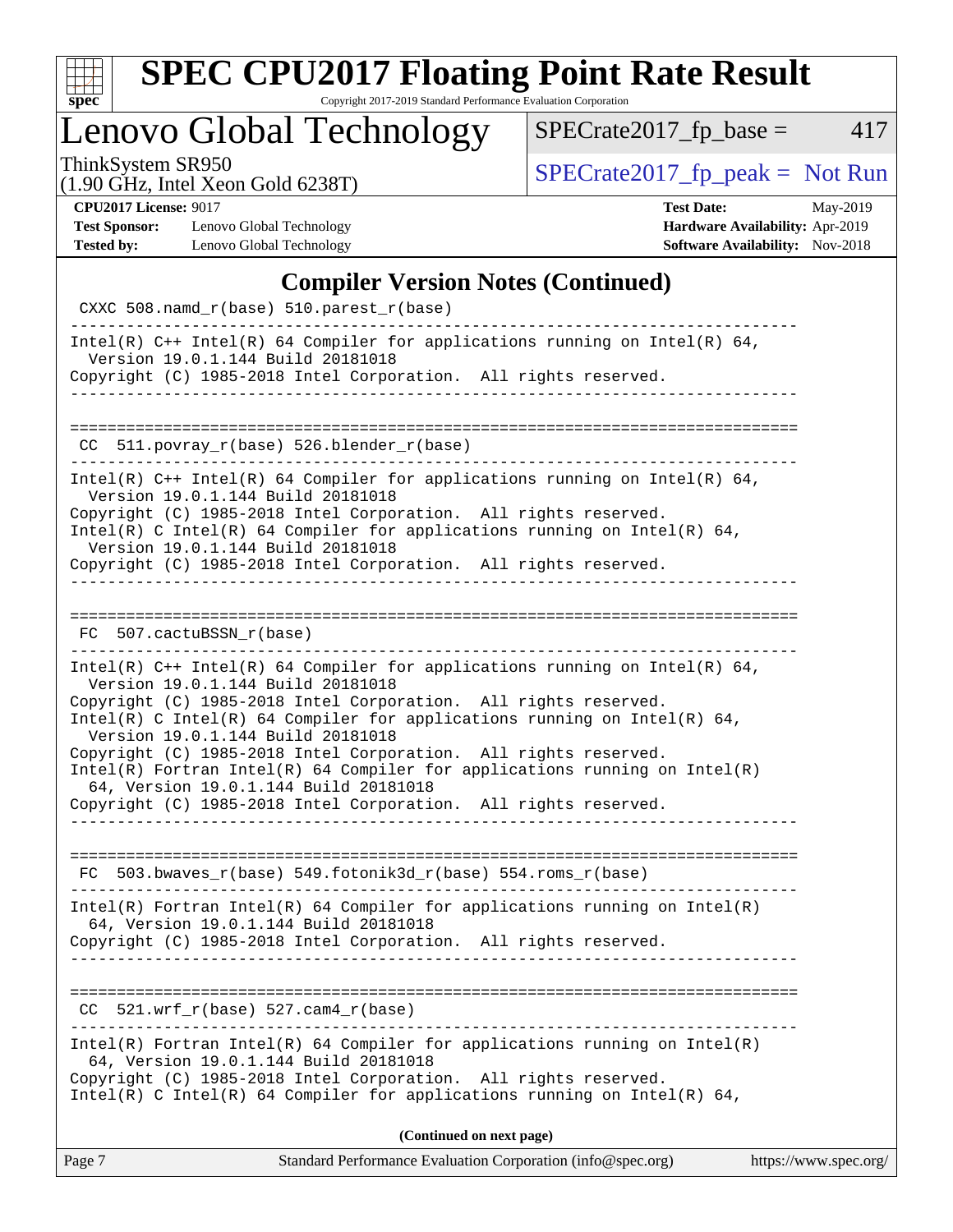

### Lenovo Global Technology

 $SPECTate2017<sub>fr</sub> base = 417$ 

(1.90 GHz, Intel Xeon Gold 6238T)

ThinkSystem SR950<br>  $(1.00 \text{ GHz. Intel Yes} \text{ }^{3} \text{ }^{3} \text{ }^{2} \text{ }^{3} \text{ }^{3} \text{ }^{3} \text{ }^{3} \text{ }^{3} \text{ }^{3} \text{ }^{3} \text{ }^{3} \text{ }^{3} \text{ }^{3} \text{ }^{3} \text{ }^{3} \text{ }^{3} \text{ }^{3} \text{ }^{3} \text{ }^{3} \text{ }^{3} \text{ }^{3} \text{ }^{3} \text{ }^{3} \text{ }^{3} \text{ }^{3} \text{ }^{3} \text{ }^{3$ 

**[Test Sponsor:](http://www.spec.org/auto/cpu2017/Docs/result-fields.html#TestSponsor)** Lenovo Global Technology **[Hardware Availability:](http://www.spec.org/auto/cpu2017/Docs/result-fields.html#HardwareAvailability)** Apr-2019 **[Tested by:](http://www.spec.org/auto/cpu2017/Docs/result-fields.html#Testedby)** Lenovo Global Technology **[Software Availability:](http://www.spec.org/auto/cpu2017/Docs/result-fields.html#SoftwareAvailability)** Nov-2018

**[CPU2017 License:](http://www.spec.org/auto/cpu2017/Docs/result-fields.html#CPU2017License)** 9017 **[Test Date:](http://www.spec.org/auto/cpu2017/Docs/result-fields.html#TestDate)** May-2019

#### **[Compiler Version Notes \(Continued\)](http://www.spec.org/auto/cpu2017/Docs/result-fields.html#CompilerVersionNotes)**

Version 19.0.1.144 Build 20181018

Copyright (C) 1985-2018 Intel Corporation. All rights reserved.

------------------------------------------------------------------------------

### **[Base Compiler Invocation](http://www.spec.org/auto/cpu2017/Docs/result-fields.html#BaseCompilerInvocation)**

[C benchmarks](http://www.spec.org/auto/cpu2017/Docs/result-fields.html#Cbenchmarks):  $icc - m64 - std = c11$ 

[C++ benchmarks:](http://www.spec.org/auto/cpu2017/Docs/result-fields.html#CXXbenchmarks) [icpc -m64](http://www.spec.org/cpu2017/results/res2019q3/cpu2017-20190624-15555.flags.html#user_CXXbase_intel_icpc_64bit_4ecb2543ae3f1412ef961e0650ca070fec7b7afdcd6ed48761b84423119d1bf6bdf5cad15b44d48e7256388bc77273b966e5eb805aefd121eb22e9299b2ec9d9)

[Fortran benchmarks](http://www.spec.org/auto/cpu2017/Docs/result-fields.html#Fortranbenchmarks): [ifort -m64](http://www.spec.org/cpu2017/results/res2019q3/cpu2017-20190624-15555.flags.html#user_FCbase_intel_ifort_64bit_24f2bb282fbaeffd6157abe4f878425411749daecae9a33200eee2bee2fe76f3b89351d69a8130dd5949958ce389cf37ff59a95e7a40d588e8d3a57e0c3fd751)

[Benchmarks using both Fortran and C](http://www.spec.org/auto/cpu2017/Docs/result-fields.html#BenchmarksusingbothFortranandC): [ifort -m64](http://www.spec.org/cpu2017/results/res2019q3/cpu2017-20190624-15555.flags.html#user_CC_FCbase_intel_ifort_64bit_24f2bb282fbaeffd6157abe4f878425411749daecae9a33200eee2bee2fe76f3b89351d69a8130dd5949958ce389cf37ff59a95e7a40d588e8d3a57e0c3fd751) [icc -m64 -std=c11](http://www.spec.org/cpu2017/results/res2019q3/cpu2017-20190624-15555.flags.html#user_CC_FCbase_intel_icc_64bit_c11_33ee0cdaae7deeeab2a9725423ba97205ce30f63b9926c2519791662299b76a0318f32ddfffdc46587804de3178b4f9328c46fa7c2b0cd779d7a61945c91cd35)

[Benchmarks using both C and C++](http://www.spec.org/auto/cpu2017/Docs/result-fields.html#BenchmarksusingbothCandCXX): [icpc -m64](http://www.spec.org/cpu2017/results/res2019q3/cpu2017-20190624-15555.flags.html#user_CC_CXXbase_intel_icpc_64bit_4ecb2543ae3f1412ef961e0650ca070fec7b7afdcd6ed48761b84423119d1bf6bdf5cad15b44d48e7256388bc77273b966e5eb805aefd121eb22e9299b2ec9d9) [icc -m64 -std=c11](http://www.spec.org/cpu2017/results/res2019q3/cpu2017-20190624-15555.flags.html#user_CC_CXXbase_intel_icc_64bit_c11_33ee0cdaae7deeeab2a9725423ba97205ce30f63b9926c2519791662299b76a0318f32ddfffdc46587804de3178b4f9328c46fa7c2b0cd779d7a61945c91cd35)

[Benchmarks using Fortran, C, and C++:](http://www.spec.org/auto/cpu2017/Docs/result-fields.html#BenchmarksusingFortranCandCXX) [icpc -m64](http://www.spec.org/cpu2017/results/res2019q3/cpu2017-20190624-15555.flags.html#user_CC_CXX_FCbase_intel_icpc_64bit_4ecb2543ae3f1412ef961e0650ca070fec7b7afdcd6ed48761b84423119d1bf6bdf5cad15b44d48e7256388bc77273b966e5eb805aefd121eb22e9299b2ec9d9) [icc -m64 -std=c11](http://www.spec.org/cpu2017/results/res2019q3/cpu2017-20190624-15555.flags.html#user_CC_CXX_FCbase_intel_icc_64bit_c11_33ee0cdaae7deeeab2a9725423ba97205ce30f63b9926c2519791662299b76a0318f32ddfffdc46587804de3178b4f9328c46fa7c2b0cd779d7a61945c91cd35) [ifort -m64](http://www.spec.org/cpu2017/results/res2019q3/cpu2017-20190624-15555.flags.html#user_CC_CXX_FCbase_intel_ifort_64bit_24f2bb282fbaeffd6157abe4f878425411749daecae9a33200eee2bee2fe76f3b89351d69a8130dd5949958ce389cf37ff59a95e7a40d588e8d3a57e0c3fd751)

### **[Base Portability Flags](http://www.spec.org/auto/cpu2017/Docs/result-fields.html#BasePortabilityFlags)**

 503.bwaves\_r: [-DSPEC\\_LP64](http://www.spec.org/cpu2017/results/res2019q3/cpu2017-20190624-15555.flags.html#suite_basePORTABILITY503_bwaves_r_DSPEC_LP64) 507.cactuBSSN\_r: [-DSPEC\\_LP64](http://www.spec.org/cpu2017/results/res2019q3/cpu2017-20190624-15555.flags.html#suite_basePORTABILITY507_cactuBSSN_r_DSPEC_LP64) 508.namd\_r: [-DSPEC\\_LP64](http://www.spec.org/cpu2017/results/res2019q3/cpu2017-20190624-15555.flags.html#suite_basePORTABILITY508_namd_r_DSPEC_LP64) 510.parest\_r: [-DSPEC\\_LP64](http://www.spec.org/cpu2017/results/res2019q3/cpu2017-20190624-15555.flags.html#suite_basePORTABILITY510_parest_r_DSPEC_LP64) 511.povray\_r: [-DSPEC\\_LP64](http://www.spec.org/cpu2017/results/res2019q3/cpu2017-20190624-15555.flags.html#suite_basePORTABILITY511_povray_r_DSPEC_LP64) 519.lbm\_r: [-DSPEC\\_LP64](http://www.spec.org/cpu2017/results/res2019q3/cpu2017-20190624-15555.flags.html#suite_basePORTABILITY519_lbm_r_DSPEC_LP64) 521.wrf\_r: [-DSPEC\\_LP64](http://www.spec.org/cpu2017/results/res2019q3/cpu2017-20190624-15555.flags.html#suite_basePORTABILITY521_wrf_r_DSPEC_LP64) [-DSPEC\\_CASE\\_FLAG](http://www.spec.org/cpu2017/results/res2019q3/cpu2017-20190624-15555.flags.html#b521.wrf_r_baseCPORTABILITY_DSPEC_CASE_FLAG) [-convert big\\_endian](http://www.spec.org/cpu2017/results/res2019q3/cpu2017-20190624-15555.flags.html#user_baseFPORTABILITY521_wrf_r_convert_big_endian_c3194028bc08c63ac5d04de18c48ce6d347e4e562e8892b8bdbdc0214820426deb8554edfa529a3fb25a586e65a3d812c835984020483e7e73212c4d31a38223) 526.blender\_r: [-DSPEC\\_LP64](http://www.spec.org/cpu2017/results/res2019q3/cpu2017-20190624-15555.flags.html#suite_basePORTABILITY526_blender_r_DSPEC_LP64) [-DSPEC\\_LINUX](http://www.spec.org/cpu2017/results/res2019q3/cpu2017-20190624-15555.flags.html#b526.blender_r_baseCPORTABILITY_DSPEC_LINUX) [-funsigned-char](http://www.spec.org/cpu2017/results/res2019q3/cpu2017-20190624-15555.flags.html#user_baseCPORTABILITY526_blender_r_force_uchar_40c60f00ab013830e2dd6774aeded3ff59883ba5a1fc5fc14077f794d777847726e2a5858cbc7672e36e1b067e7e5c1d9a74f7176df07886a243d7cc18edfe67) 527.cam4\_r: [-DSPEC\\_LP64](http://www.spec.org/cpu2017/results/res2019q3/cpu2017-20190624-15555.flags.html#suite_basePORTABILITY527_cam4_r_DSPEC_LP64) [-DSPEC\\_CASE\\_FLAG](http://www.spec.org/cpu2017/results/res2019q3/cpu2017-20190624-15555.flags.html#b527.cam4_r_baseCPORTABILITY_DSPEC_CASE_FLAG) 538.imagick\_r: [-DSPEC\\_LP64](http://www.spec.org/cpu2017/results/res2019q3/cpu2017-20190624-15555.flags.html#suite_basePORTABILITY538_imagick_r_DSPEC_LP64) 544.nab\_r: [-DSPEC\\_LP64](http://www.spec.org/cpu2017/results/res2019q3/cpu2017-20190624-15555.flags.html#suite_basePORTABILITY544_nab_r_DSPEC_LP64) 549.fotonik3d\_r: [-DSPEC\\_LP64](http://www.spec.org/cpu2017/results/res2019q3/cpu2017-20190624-15555.flags.html#suite_basePORTABILITY549_fotonik3d_r_DSPEC_LP64) 554.roms\_r: [-DSPEC\\_LP64](http://www.spec.org/cpu2017/results/res2019q3/cpu2017-20190624-15555.flags.html#suite_basePORTABILITY554_roms_r_DSPEC_LP64)